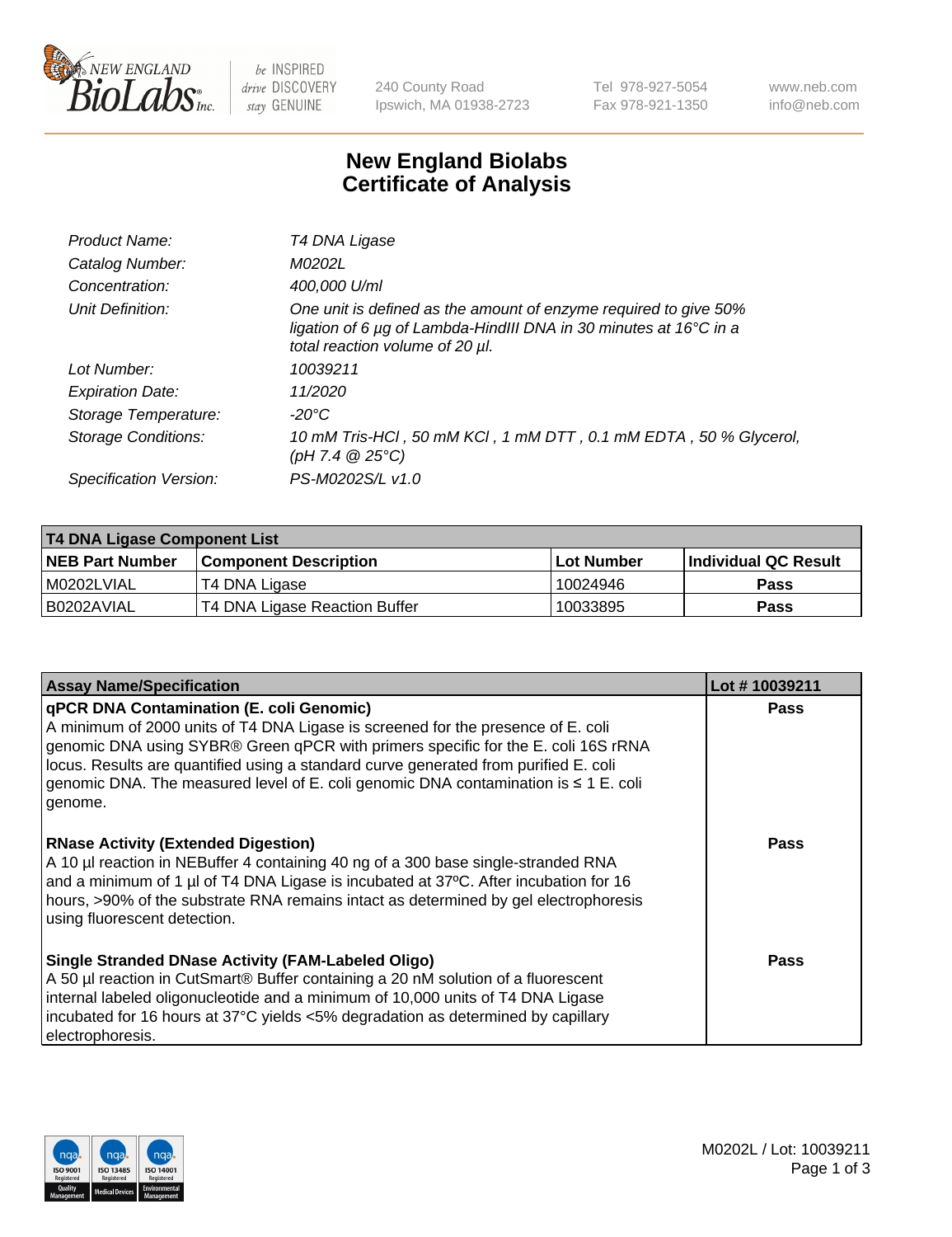

be INSPIRED drive DISCOVERY stay GENUINE

240 County Road Ipswich, MA 01938-2723 Tel 978-927-5054 Fax 978-921-1350

www.neb.com info@neb.com

| <b>Assay Name/Specification</b>                                                                                                                                                                                                                                                                                                                                                                                      | Lot #10039211 |
|----------------------------------------------------------------------------------------------------------------------------------------------------------------------------------------------------------------------------------------------------------------------------------------------------------------------------------------------------------------------------------------------------------------------|---------------|
| <b>Protein Purity Assay (SDS-PAGE)</b><br>T4 DNA Ligase is ≥ 95% pure as determined by SDS-PAGE analysis using Coomassie Blue<br>detection.                                                                                                                                                                                                                                                                          | <b>Pass</b>   |
| DNase Activity (Labeled Oligo, 3' extension)<br>A 50 µl reaction in CutSmart® Buffer containing a 20 nM solution of a fluorescent<br>labeled double-stranded oligonucleotide containing a 3' extension and a minimum of<br>10,000 units of T4 DNA Ligase incubated for 16 hours at 37°C yields <5% degradation<br>as determined by capillary electrophoresis.                                                        | <b>Pass</b>   |
| DNase Activity (Labeled Oligo, 5' extension)<br>A 50 µl reaction in CutSmart® Buffer containing a 20 nM solution of a fluorescent<br>labeled double-stranded oligonucleotide containing a 5' extension and a minimum of<br>10,000 units of T4 DNA Ligase incubated for 16 hours at 37°C yields <5% degradation<br>as determined by capillary electrophoresis.                                                        | Pass          |
| Double Stranded DNase Activity (Labeled Oligo)<br>A 50 µl reaction in CutSmart® Buffer containing a 20 nM solution of a fluorescent<br>labeled double-stranded oligonucleotide containing a blunt end and a minimum of<br>10,000 units of T4 DNA Ligase incubated for 16 hours at 37°C yields <5% degradation<br>as determined by capillary electrophoresis.                                                         | Pass          |
| <b>Endonuclease Activity (Nicking)</b><br>A 50 µl reaction in NEBuffer 1 containing 1 µg of supercoiled PhiX174 DNA and a<br>minimum of 2000 units of T4 DNA Ligase incubated for 4 hours at 37°C results in <10%<br>conversion to the nicked form as determined by agarose gel electrophoresis.                                                                                                                     | <b>Pass</b>   |
| <b>Exonuclease Activity (Radioactivity Release)</b><br>A 50 µl reaction in NEBuffer 1 containing 1 µg of a mixture of single and<br>double-stranded [3H] E. coli DNA and a minimum of 2000 units of T4 DNA Ligase<br>incubated for 4 hours at 37°C releases <0.1% of the total radioactivity.                                                                                                                        | Pass          |
| <b>Ligation and Recutting (Terminal Integrity, Digested DNA)</b><br>  A 20 µl reaction in 1X T4 DNA Ligase Reaction Buffer containing 2 µg of Lambda<br>DNA-HindIII Digest and a minimum of 4000 units of T4 DNA Ligase incubated for 16<br>hours at 37°C results in >95% ligation of the DNA fragments as determined by agarose<br>gel electrophoresis. Of these ligated fragments, >95% can be recut with HindIII. | Pass          |
| Non-Specific DNase Activity (16 Hour)<br>A 50 µl reaction in NEBuffer 1 containing 1 µg of CIP-treated Lambda-HindIII DNA and<br>$\vert$ a minimum of 2000 units of T4 DNA Ligase incubated for 16 hours at 37°C results in a                                                                                                                                                                                        | <b>Pass</b>   |